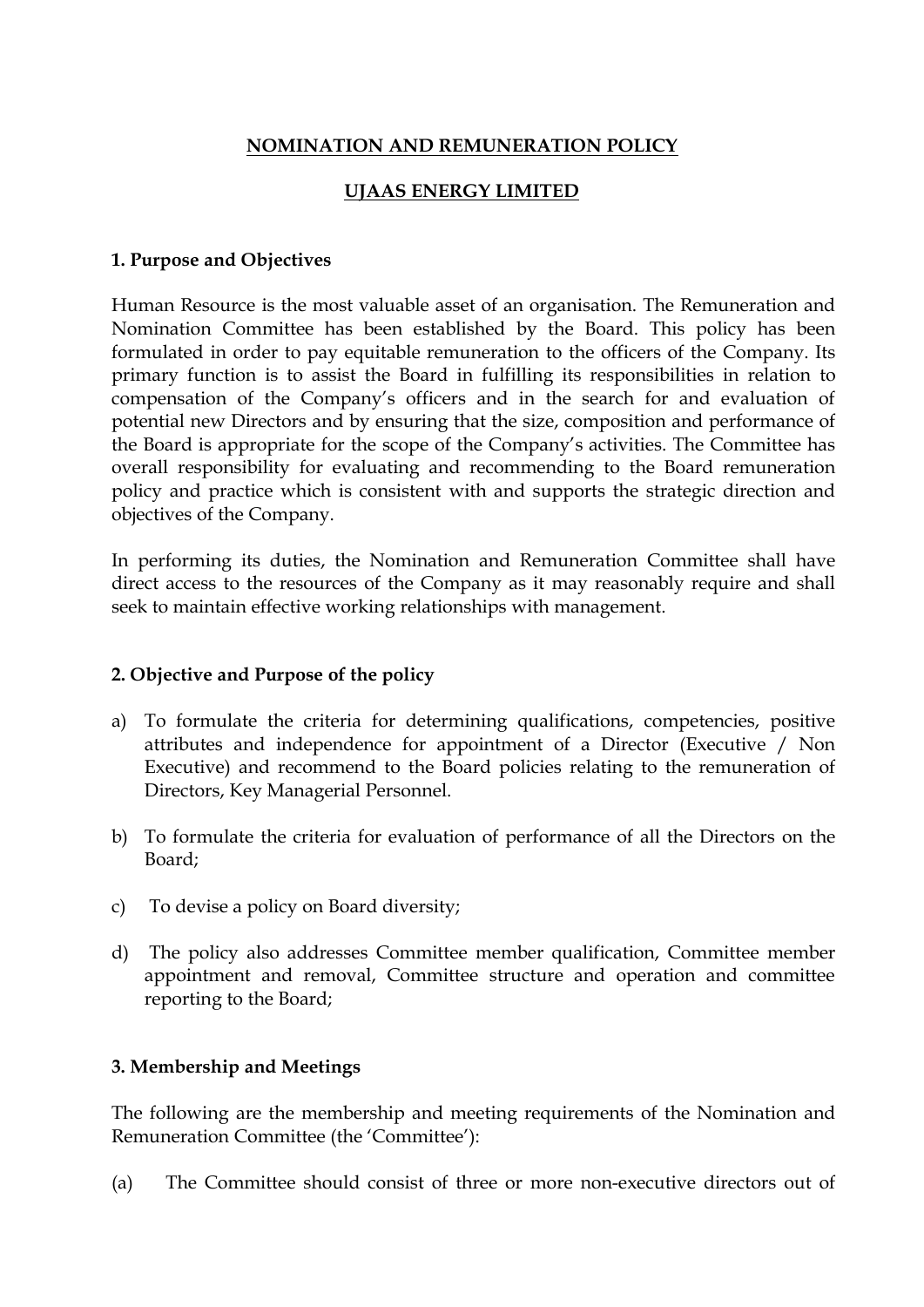which at least one half shall be independent director.

- (b) The member Directors shall have the right to attend all meetings of the Committee at their own election.
- (c) Election and removal of members by the Board shall be by majority vote.
- (d) The duties and responsibilities of the members of the Committee are in addition to those as a member of the Board of Directors.
- (e) The Committee shall meet as per the requirement.
- (f) The Committee may invite the Chief Executive Officer/Managing Director (or equivalent), Chief Financial Officer (or equivalent) and other members of management to attend each meeting (though not necessarily for all the agenda). The Board shall appoint an executive as Secretary to the Committee. The Secretary, in conjunction with the Chairperson, is responsible for setting the meeting schedule for the year, circulating the meeting agenda and supporting material to all committee members and management representatives prior to each meeting. Normal committee distribution requirements for minutes, agendas and supporting material will apply.

## **3. Nomination** and Remuneration **Committee Responsibilities**

## *Nomination*

The responsibilities of the Nomination and Remuneration Committee:

- (a) Review and make recommendations to the Board on the:
	- 1. Appointment and removal of Directors;
	- 2. Directors' development and succession planning;
	- 3. Size, skills and composition of the Board.
- (b) Evaluate and make recommendations to the Board regarding the Board's performance.

#### *Remuneration*

- (a) Review the competitiveness of the Company's executive compensation programs to ensure that:
	- 1. the Company is able to attract and retain suitably qualified executives;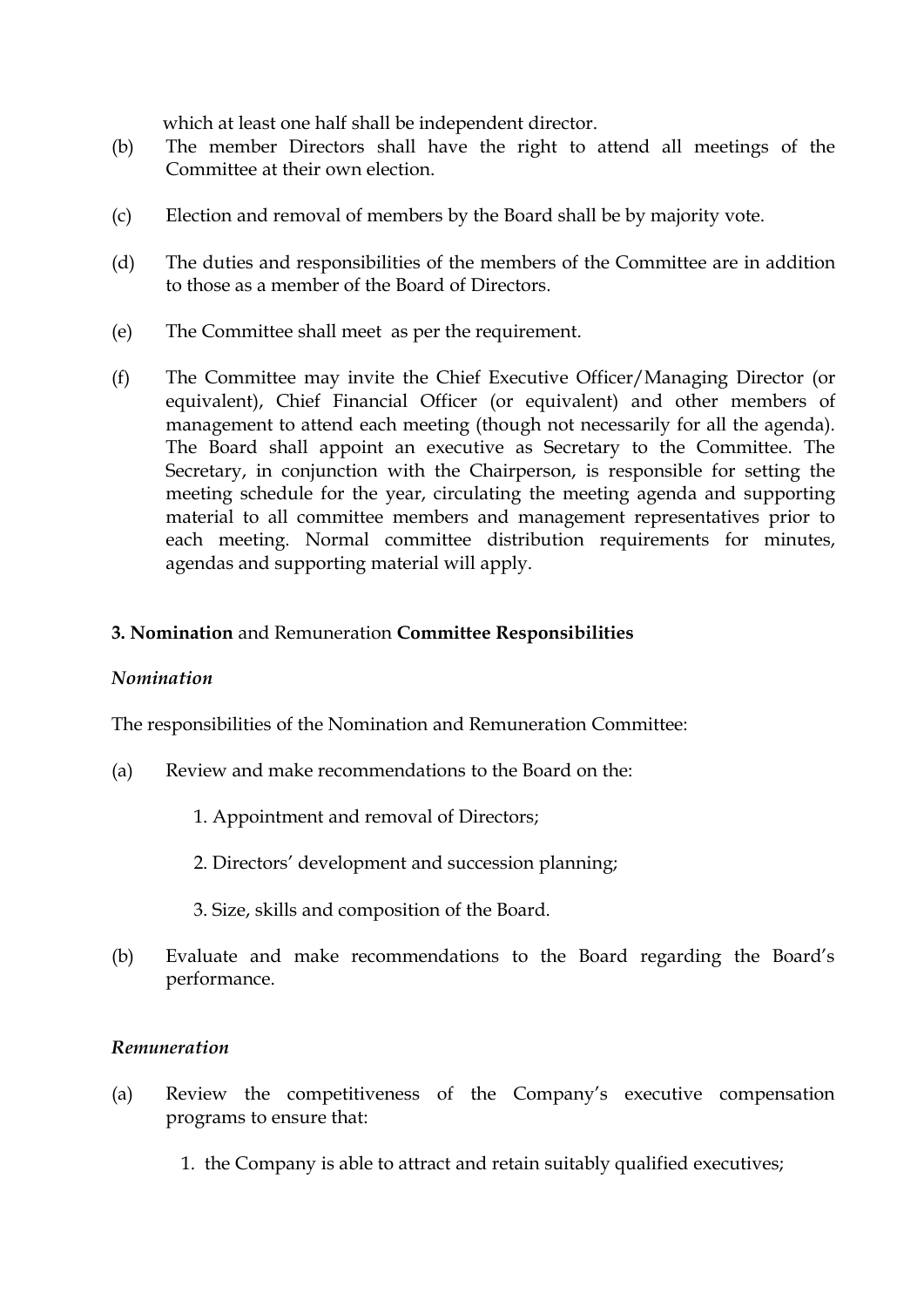- 2. executives are motivated to achieve the Company's business objectives; and
- 3. the interests of key employees are aligned with the long term interests of

shareholders.

(b) Ensure that the Company develops and implements appropriate programs in the following areas:

1. Recruitment, retention and termination of employment;

- 2. Senior management and staff development and succession planning;
- 3. Performance appraisal of employees;

4. Remuneration of employees including Non-executive Directors and Executive Directors

5. Short and long term incentive plans for employees;

6. Employee superannuation arrangements.

(c) Make recommendations to the Board in relation to:

 1. the annual performance targets for Executive Directors and senior executives reporting to the CEO/MD;

 2. the assessment of the performance of Executive Directors and senior executives reporting to the CEO/MD;

 3. the annual remuneration of Executive Directors and senior executives reporting to the CEO/MD;

4. the annual remuneration assumptions and budget for the organisation.

(d) Review and make recommendations to the Board regarding:

1. Non-executive Directors fees;

- 2. Renewal/termination of senior executive service contracts;
- 3. Directors & Officers Liability insurance cover.